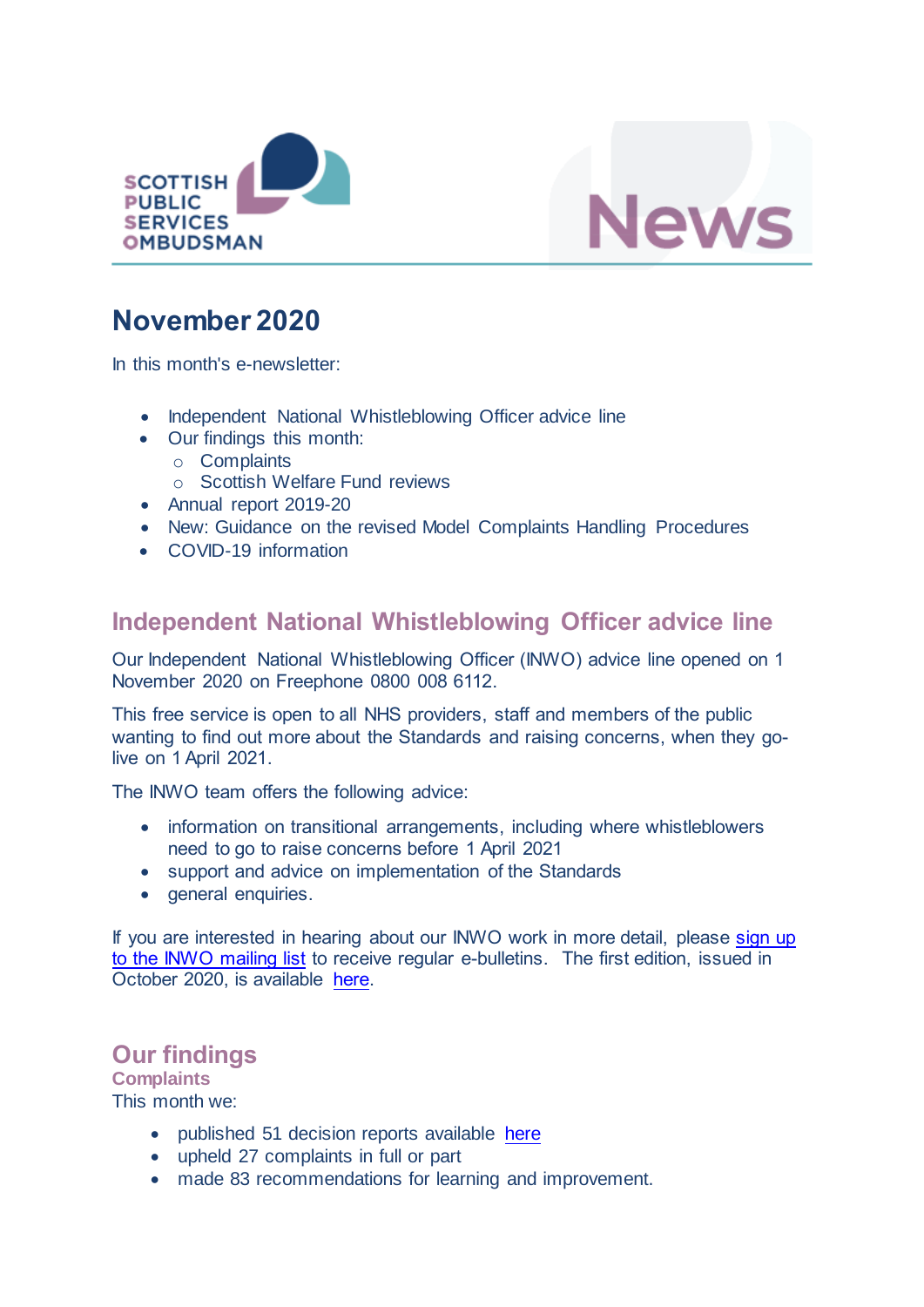### *Investigation report*

In addition to our decision summaries, this month we are publishing a full investigation report: [201807854 Greater Glasgow and Clyde NHS Board](https://www.spso.org.uk/investigation-reports/2020/november/greater-glasgow-and-clyde-nhs-board-acute-services-division) relating to the follow-up care and treatment of a man who suffered a subarachnoid haemorrhage as a result of a ruptured aneurysm. The patient later died following a second aneurysm.

We found that there were unreasonable delays in him receiving care and treatment following the recurrence of a brain aneurysm. The report also highlights failings in communication; both between the staff involved in the patient's care and between the staff and the patient himself.

We made two recommendations directly in relation to these findings, which the Board has accepted. The Board was asked to apologise to the patient's family and ensure it has in place a streamlined and efficient system for highlighting reports of aneurysms and acting upon the report's findings. Whilst we also found failings in complaint handling, we made no further recommendations as the Board has implemented improvements since the time of this complaint.

### *Decision reports: learning points*

This month we are publishing a number of cases that relate to child protection procedures:

- [201900885](https://www.spso.org.uk/decision-reports/2020/november/decision-report-201900885-201900885) we found that the council delayed in contacting a complainant after children, who were on the child protection register, went to live in the complainant's care. The council failed to visit the children weekly or support them with their special education needs. We also found that the council delayed in completing the kinship care assessment. Whilst the council acknowledged some of these failings, we made a further 11 recommendations for learning and improvement. These included apologising to the complainant and ensuring that carers for children on the child protection register receive prompt visits in order to safeguard the children's wellbeing, health and development.
- [201902182](https://www.spso.org.uk/decision-reports/2020/november/decision-report-201902182-201902182) we found that the board failed to communicate appropriately with a complainant after child protection procedures were initiated in respect of their child. We also found that the board delayed in concluding these procedures and failed to record the outcome in their medical records. We made six recommendations which included an apology to the complainant and ensuring that families are given prompt and clear information about the child protection process.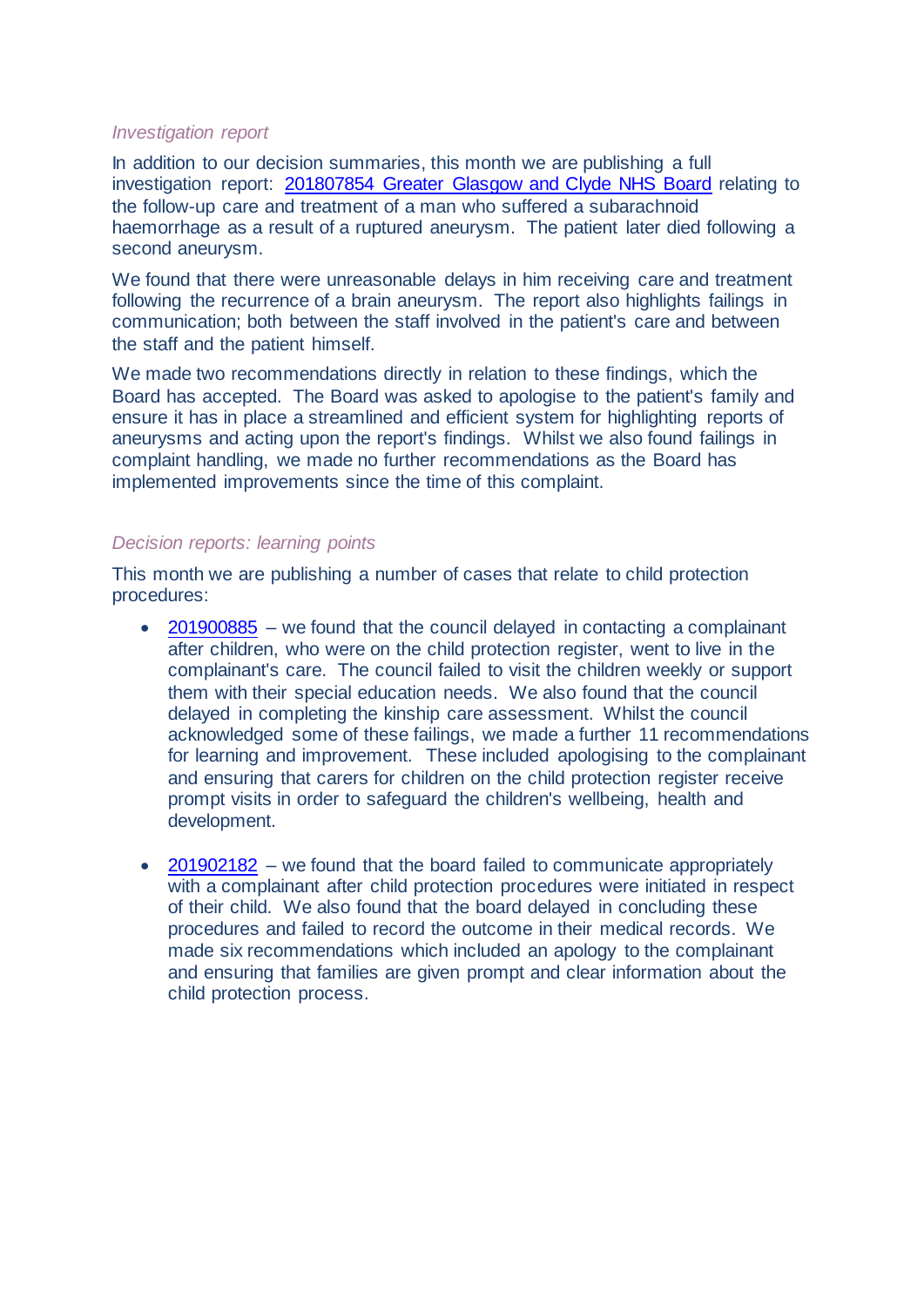### **Scottish Welfare Fund reviews**

*Statistics*

During October, we:

- responded to 86 enquiries
- made 61 decisions
	- o 14 community care grants
	- o 47 crisis grants
- upheld eight (57%) of the community care grant decisions determined and 13 (28%) of the crisis grant decisions
- signposted an additional 113 applicants to other sources of assistance. In most cases this was to their local council.

### *Case studies: Self-Isolation Support Grant*

We became independent reviewer for a new type of grant called the Self-Isolation Support Grant on 12 October 2020. The grants provide a one-off payment of £500 to support those in work who have been asked to self-isolate by Test and Protect. Applicants must be on a low income and experience a reduction in earnings as a result of self-isolating to be eligible.

During the initial applications we reviewed, we observed a number of difficulties involving the transferring of data between the Test and Protect service and local authorities. We also noted some ambiguities within the current guidance which is still in draft form. We recognise that these are linked to the speed at which the new form of assistance was introduced but provided feedback regarding our concerns to the Scottish Government.

In one such case, the applicant (C) was self-employed and had recently been asked to self-isolate, preventing them from working as a taxi driver for a fortnight. The council initially refused the application on the basis of C not appearing to have an eligible benefit in payment. C requested a first tier review, in which they explained that they have a joint Tax Credits claim with their partner, in their partner's name. The council upheld their initial decision, explaining that the claim must be in the applicant's own name.

C submitted an independent review request. We obtained a statement of award from HMRC, confirming the joint claim. We considered that the draft guidance currently in place does not specifically mention joint claims, or state definitively that the benefits claim be in an applicant's name. We determined that to be included on a joint claim involves being means tested, and that the award is made for the household. On this basis, we assessed that the applicant was eligible for an award and instructed the council to provide the applicant with a £500 grant.

We provided feedback to the council regarding what we considered to be an overly rigid interpretation of the guidance, which was not consistent with the overall aims of the scheme, or with the approach applied to other benefits. However, we also acknowledged this is a new scheme, and that the guidance in its present form is in draft and has not been finalised.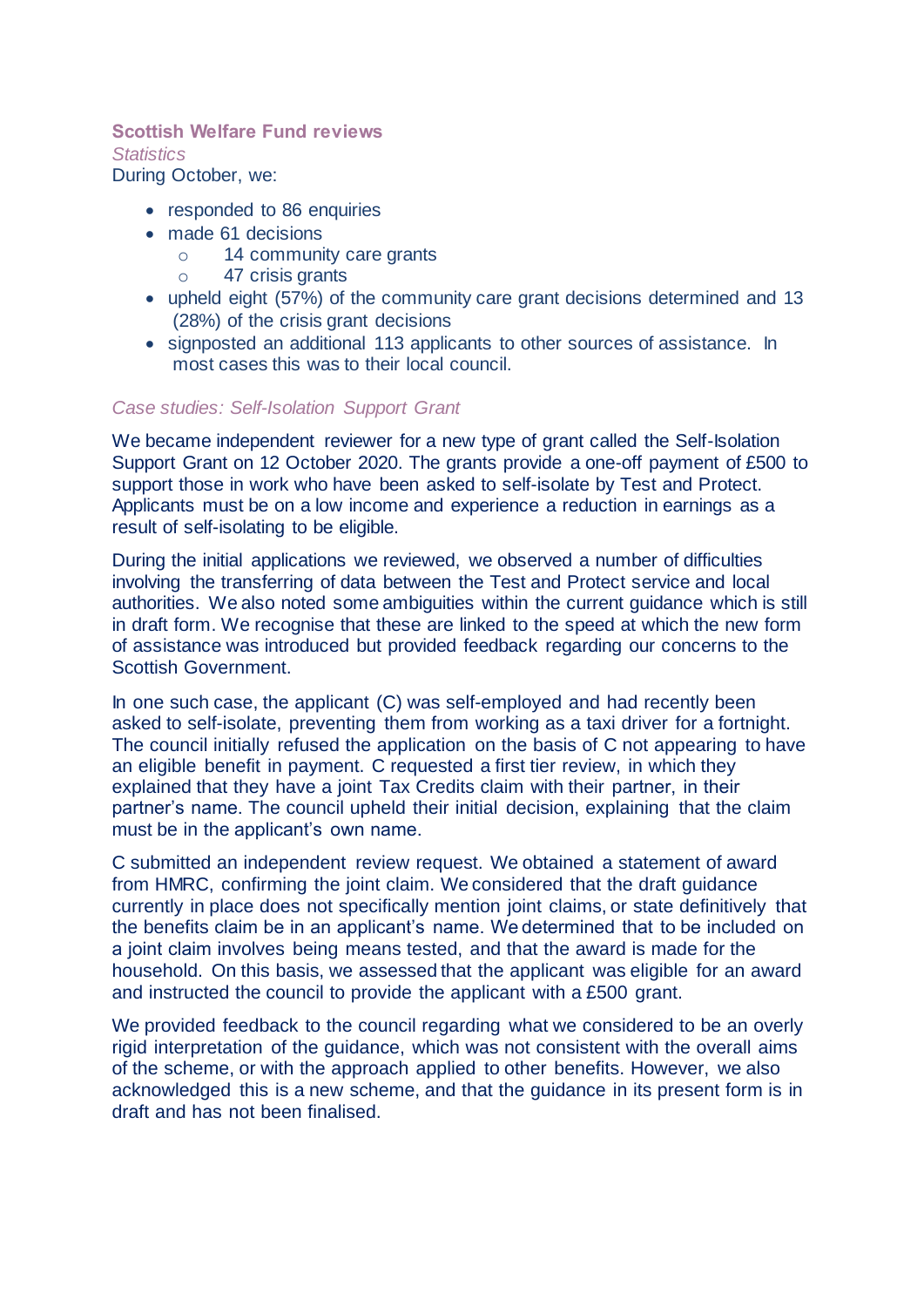Further examples can be found in the searchable directory [on our website](https://www.spso.org.uk/scottishwelfarefund/case-summaries) under the title *Self-Isolation Support Grant*.

### **Annual report 2019-20**

On 30 October 2020, we published our 2019-20 annual report. Highlights include:

- 4,332 complaints received and 4,099 complaints determined
- 1,038 Scottish Welfare Fund review applications received. 29% up on last year
- 58% uphold rate with 1,038 recommendations made for learning and improvement
- publication of updated Model Complaints Handling **Procedures**
- our Complaints Improvement Conference
- introduction of the Support and Intervention Policy
- significant progress made in preparing for the launch of the Independent National Whistleblowing Officer.

**Annual Report** and Accounts 2019-20

The Ombudsman, Rosemary Agnew, said:

*"The final few weeks of the operating year were challenging for everyone due to COVID-19 and it would be all too easy to let those weeks eclipse our achievements and challenges for the majority of the year. The report highlights these important achievements. I am pleased to report that we continue to maintain a consistently high level and quality of output, despite the rising caseloads for both complaints and Scottish Welfare Fund review applications."*

[You can read the report in full here.](https://www.spso.org.uk/annual-report/2019-20.html) 

## **New: Guidance on the revised Model Complaints Handling Procedures**

On 31 January 2020, we published the revised Model Complaints Handling Procedures (MCHPs) for all sectors (except the NHS). Public bodies must implement the revised MCHPs by no later than 1 April 2021.

To assist organisations with implementation, we have produced a new video guide which highlights the key aspects and changes that have been introduced. This video, and a range of other useful resources, is available [on our website.](https://www.spso.org.uk/how-we-offer-support-and-guidance)